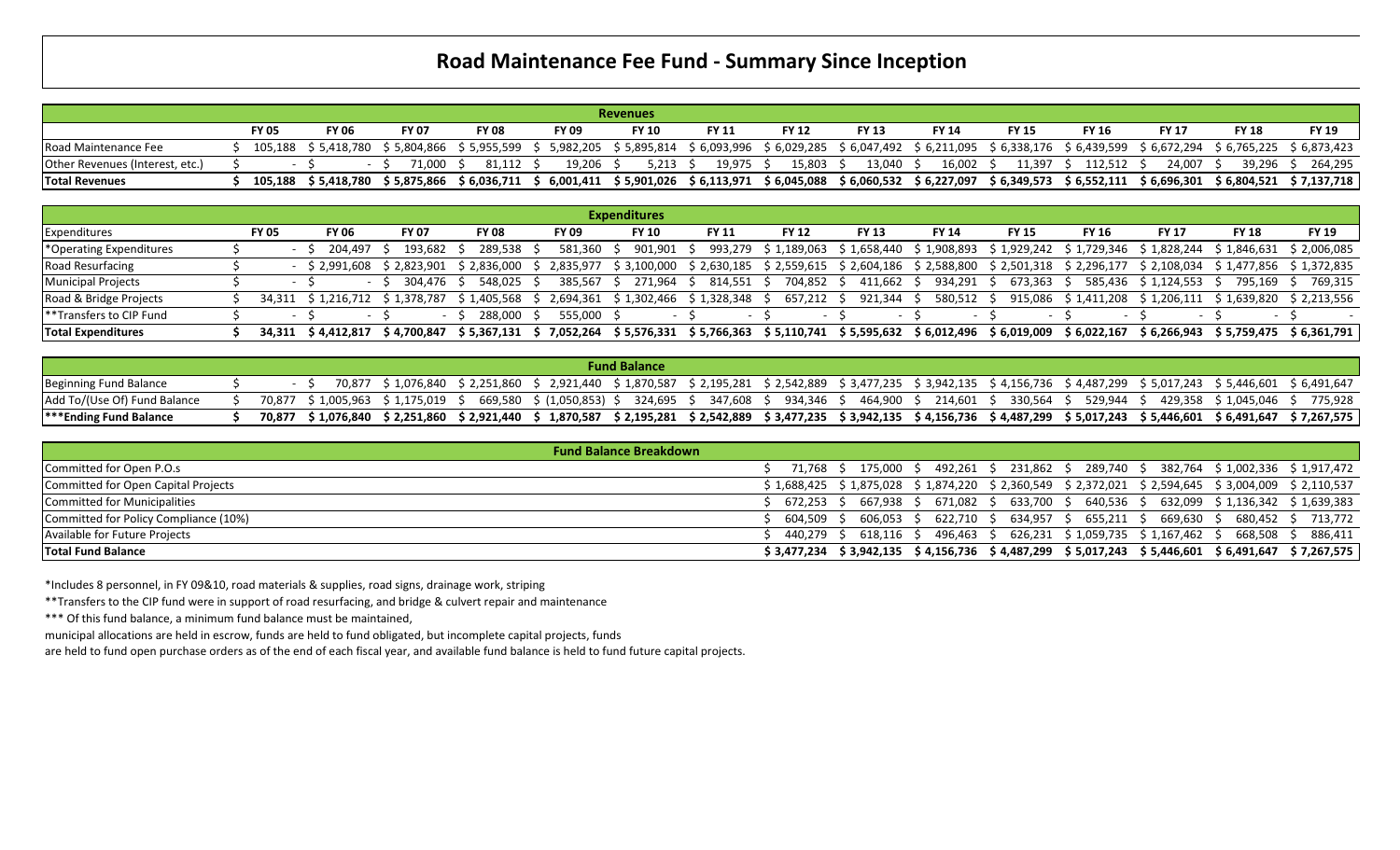|           |                                                          |               |              |              |                         |              |              | <b>FY 06 Projects</b> |       |              |              |              |              |              |              |              |              |                     |
|-----------|----------------------------------------------------------|---------------|--------------|--------------|-------------------------|--------------|--------------|-----------------------|-------|--------------|--------------|--------------|--------------|--------------|--------------|--------------|--------------|---------------------|
| Project # | Project                                                  | <b>Status</b> | <b>FY 05</b> | <b>FY 06</b> | <b>FY 07</b>            | <b>FY 08</b> | <b>FY 09</b> | <b>FY 10</b>          | FY 11 | <b>FY 12</b> | <b>FY 13</b> | <b>FY 14</b> | <b>FY 15</b> | <b>FY 16</b> | <b>FY 17</b> | <b>FY 18</b> | <b>FY 19</b> | <b>Project Cost</b> |
| RD06001   | <b>Caldwell Widening</b>                                 | Complete      | \$10,400     | 377,497 \$   |                         |              |              |                       |       |              |              |              |              |              |              |              |              | 387,897             |
| RD06002   | Windmill Hill Rd @ Compton Bridge Road- Intersection Imp | Complete      | 4,046        | $21,794$ \$  |                         |              |              |                       |       |              |              |              |              |              |              |              |              | 25,840              |
| RD06004   | Double Bridge Road Widening                              | Complete      | 127          | 496,004 \$   | 1,779                   |              |              |                       |       |              |              |              |              |              |              |              |              | 497,909             |
| RD06005   | Hadden Heights Road Widening                             | Complete      |              | 146,870 \$   | 706 \$                  |              |              |                       |       |              |              |              |              |              |              |              |              | 147,576             |
| RD06006   | Engineering for Monks Grove Road Relocation              | Complete      | 2,480        | $15,423$ \$  | $5,161$ \$              |              | 4,872        |                       | 9,900 |              |              |              |              |              |              |              |              | 37,836              |
| RD06008   | Willis Road Widening                                     | Complete      |              |              | 175,676 \$ 1,017,927 \$ |              |              |                       |       |              |              |              |              |              |              |              |              | 1,193,602           |

|           |                                                    |          |              |       |              |              | <b>FY 07 Projects</b> |              |              |              |              |              |              |       |              |              |              |                     |
|-----------|----------------------------------------------------|----------|--------------|-------|--------------|--------------|-----------------------|--------------|--------------|--------------|--------------|--------------|--------------|-------|--------------|--------------|--------------|---------------------|
| Project # | Project                                            | Status   | <b>FY 05</b> | FY 06 | <b>FY 07</b> | <b>FY 08</b> | FY 09                 | <b>FY 10</b> | <b>FY 11</b> | <b>FY 12</b> | <b>FY 13</b> | <b>FY 14</b> | <b>FY 15</b> | FY 16 | <b>FY 17</b> | <b>FY 18</b> | <b>FY 19</b> | <b>Project Cost</b> |
| RD07001   | Windmill Hill Road @ Compton Bridge Road - Widened | Complete |              |       | 16,593       | 236,407      |                       |              |              |              |              |              |              |       |              |              |              | 253,000             |
| RD07002   | Monks Grove Church Road - Road Relocation          | Complete |              |       | 28,061       | 124,189      | 2,744                 | 900          |              |              |              |              |              |       |              |              |              | 155,895             |
| RD07003   | Peachtree Road @ Bible Church Road - Round about   | Complete |              |       | 10,001       |              | 334,539               |              |              |              |              |              |              |       |              |              |              | 344,540             |
| RD07004   | Wilkie Bridge Road Bridge- Replaced Bridge         | Complete |              |       | 76,829       | 947,237      | 16,063                |              |              |              |              |              |              |       |              |              |              | 1,040,128           |

|                  |                                      |               |              |              |       |               | <b>FY 08 Projects</b> |              |              |              |       |              |              |              |              |              |              |                     |
|------------------|--------------------------------------|---------------|--------------|--------------|-------|---------------|-----------------------|--------------|--------------|--------------|-------|--------------|--------------|--------------|--------------|--------------|--------------|---------------------|
| Project #        | Project                              | <b>Status</b> | <b>FY 05</b> | <b>FY 06</b> | FY 07 | <b>FY 08</b>  | FY 09                 | <b>FY 10</b> | <b>FY 11</b> | <b>FY 12</b> | FY 13 | <b>FY 14</b> | <b>FY 15</b> | <b>FY 16</b> | <b>FY 17</b> | <b>FY 18</b> | <b>FY 19</b> | <b>Project Cost</b> |
| RI0003           | Tar & Gravel County Roads            | Complete      |              |              |       | 46,401        |                       |              |              |              |       |              |              |              |              |              |              | 46,401              |
| <b>BR0002</b>    | Brockman McClimon Bridge Replacement | Complete      |              |              |       | 14,888        | 205,730               | 217,179      | (70, 354)    |              |       |              |              |              |              |              |              | 367,443             |
| BR0003 & RD07005 | Zimmerman Road Bridge Replacement    | Complete      |              |              |       | 600<br>79,681 | 442,376 L             | (18, 937)    |              |              |       |              |              |              |              |              |              | 503,719             |
| RI0004           | **Dirt Road Surfacing                | On-going      |              |              |       | 79,482        | 104,758               | 52,310       | 92,430       |              |       |              |              |              |              |              |              | 328,981             |

|                 |                                                    |               |              |       |                       | <b>FY 09 Projects</b> |             |         |              |              |              |              |              |              |              |              |                     |
|-----------------|----------------------------------------------------|---------------|--------------|-------|-----------------------|-----------------------|-------------|---------|--------------|--------------|--------------|--------------|--------------|--------------|--------------|--------------|---------------------|
| Project #       | Project                                            | <b>Status</b> | <b>FY 05</b> | FY 06 | FY 07<br><b>FY 08</b> | <b>FY 09</b>          | FY 10       | FY 11   | <b>FY 12</b> | <b>FY 13</b> | <b>FY 14</b> | <b>FY 15</b> | <b>FY 16</b> | <b>FY 17</b> | <b>FY 18</b> | <b>FY 19</b> | <b>Project Cost</b> |
| RI0001          | Fairforest Road Widening                           | Complete      |              |       |                       | 612,511               | $40,615$ \$ |         |              |              |              |              |              |              |              |              | 653,125             |
| RI0002          | Hampton Road @ Holly Springs Road Intersection Imp | Complete      |              |       |                       | 350,000               |             |         |              |              |              |              |              |              |              |              | 350,000             |
| RI0008          | Zion Hill Road @ US29 Intersection Imp             | Complete      |              |       |                       | 142,479               | 47,526      |         |              |              |              |              |              |              |              |              | 190,005             |
| <b>BR0004</b>   | Dairy Ridge Road Bridge Replacement                | Complete      |              |       |                       | 78,541                | 355,512     | 155,871 |              |              |              |              |              |              |              |              | 589,923             |
| SD0001 & SD0002 | Caldwell Drive Sidewalk & MultiModal               | Complete      |              |       |                       | (27, 675)             | 6,000       |         |              |              |              |              |              |              |              |              | (21, 675)           |

|               |                                           |               |              |              |              |              | <b>FY 10 Projects</b> |              |              |              |                              |              |              |              |       |              |                     |
|---------------|-------------------------------------------|---------------|--------------|--------------|--------------|--------------|-----------------------|--------------|--------------|--------------|------------------------------|--------------|--------------|--------------|-------|--------------|---------------------|
| Project #     | Project                                   | <b>Status</b> | <b>FY 05</b> | <b>FY 06</b> | <b>FY 07</b> | <b>FY 08</b> | <b>FY 09</b>          | <b>FY 10</b> | <b>FY 11</b> | <b>FY 12</b> | <b>FY 13</b><br><b>FY 14</b> | <b>FY 15</b> | <b>FY 16</b> | <b>FY 17</b> | FY 18 | <b>FY 19</b> | <b>Project Cost</b> |
| RD10001       | Road Materials & Supplies                 | Complete      |              |              |              |              |                       | 1,503        | 20           |              |                              |              |              |              |       |              | 1,542               |
| <b>BR0005</b> | Double Branch Road - Bridge Stabilization | Complete      |              |              |              |              |                       | 170,919      |              |              |                              |              |              |              |       |              | 170,919             |
| <b>BR0008</b> | Ezell Road Bridge Replacement             | Complete      |              |              |              |              |                       | 107,925      | 327,619      |              |                              |              |              |              |       |              | 435,544             |
| <b>BR0007</b> | Overhead Bridge Road Bridge Replacement   | Complete      |              |              |              |              |                       |              | 415,346 \$   | 16,774       |                              |              |              |              |       |              | 432,119             |

|               |                            |               |       |              |              |              | <b>FY 11 Projects</b> |              |         |              |              |              |              |              |              |              |              |                     |
|---------------|----------------------------|---------------|-------|--------------|--------------|--------------|-----------------------|--------------|---------|--------------|--------------|--------------|--------------|--------------|--------------|--------------|--------------|---------------------|
| Project #     | Project                    | <b>Status</b> | FY 05 | <b>FY 06</b> | <b>FY 07</b> | <b>FY 08</b> | <b>FY 09</b>          | <b>FY 10</b> | FY 11   | <b>FY 12</b> | <b>FY 13</b> | <b>FY 14</b> | <b>FY 15</b> | <b>FY 16</b> | <b>FY 17</b> | <b>FY 18</b> | <b>FY 19</b> | <b>Project Cost</b> |
| <b>BR0006</b> | on Road Bridge Replacement | Complete      |       |              |              |              |                       | 8,375        | 126,946 | 169          |              |              |              |              |              |              |              | 135,489             |

|           |                                       |               |              |       |              |              | <b>FY 12 Projects</b> |              |              |                 |              |              |              |              |              |              |              |                     |
|-----------|---------------------------------------|---------------|--------------|-------|--------------|--------------|-----------------------|--------------|--------------|-----------------|--------------|--------------|--------------|--------------|--------------|--------------|--------------|---------------------|
| Project # | Project                               | <b>Status</b> | <b>FY 05</b> | FY 06 | <b>FY 07</b> | <b>FY 08</b> | FY 09                 | <b>FY 10</b> | <b>FY 11</b> | <b>FY 12</b>    | <b>FY 13</b> | <b>FY 14</b> | <b>FY 15</b> | <b>FY 16</b> | <b>FY 17</b> | <b>FY 18</b> | <b>FY 19</b> | <b>Project Cost</b> |
| RI0011    | Westmoreland Road Widening            | Complete      |              |       |              |              |                       |              |              | 182,983         | 448,784      |              |              |              |              |              |              | 631,767             |
| RI0013    | Rocky Branch/Sterling Drive Extension | Complete      |              |       |              |              |                       |              |              | 10 <sup>2</sup> | 12,759       | 35,377       | 15,000       | 446,753      |              |              |              | 514,850             |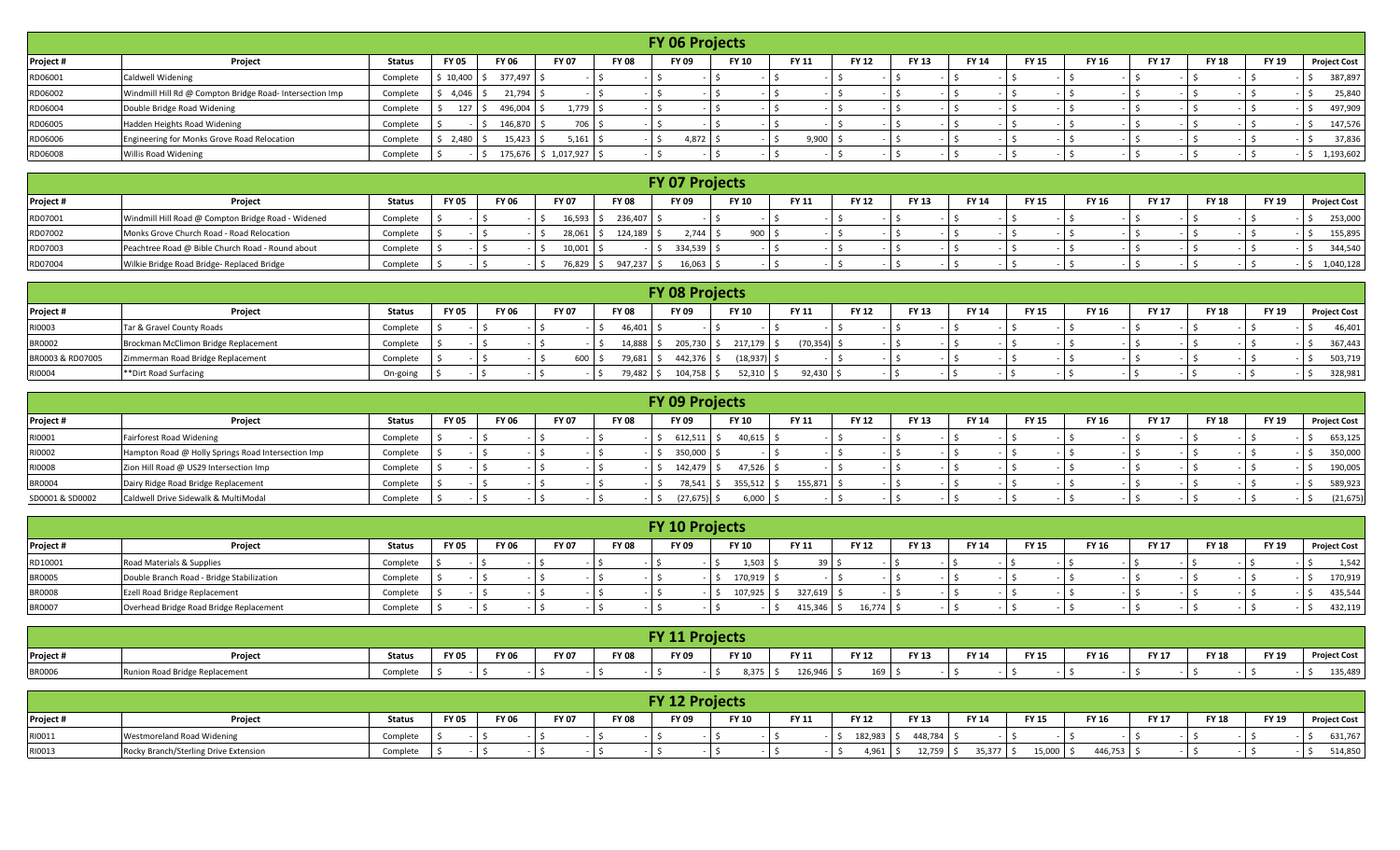|               |                                 |               |       |              |              |              | <b>FY 13 Projects</b> |              |              |              |              |              |              |              |              |              |              |                     |
|---------------|---------------------------------|---------------|-------|--------------|--------------|--------------|-----------------------|--------------|--------------|--------------|--------------|--------------|--------------|--------------|--------------|--------------|--------------|---------------------|
| Project #     | Project                         | <b>Status</b> | FY 05 | <b>FY 06</b> | <b>FY 07</b> | <b>FY 08</b> | <b>FY 09</b>          | <b>FY 10</b> | <b>FY 11</b> | <b>FY 12</b> | <b>FY 13</b> | <b>FY 14</b> | <b>FY 15</b> | <b>FY 16</b> | <b>FY 17</b> | <b>FY 18</b> | <b>FY 19</b> | <b>Project Cost</b> |
| <b>BR0010</b> | River Forest Bridge Replacement | Complete      |       |              |              |              |                       |              |              |              | 54,775.      | 84,007       | 286,834      |              |              |              |              | 425,616             |
| RI0014        | Avanti Road                     | Complete      |       |              |              |              |                       |              |              |              | 68,000       |              |              |              |              |              |              | 68,000              |

|                   |                                     |                |              |              |              |              | <b>FY 14 Projects</b> |              |       |              |              |              |               |              |              |              |              |                     |
|-------------------|-------------------------------------|----------------|--------------|--------------|--------------|--------------|-----------------------|--------------|-------|--------------|--------------|--------------|---------------|--------------|--------------|--------------|--------------|---------------------|
| Project #         | Projec.                             | Status         | <b>FY 05</b> | <b>FY 06</b> | <b>FY 07</b> | <b>FY 08</b> | <b>FY 09</b>          | <b>FY 10</b> | FY 11 | <b>FY 12</b> | <b>FY 13</b> | <b>FY 14</b> | <b>FY 15</b>  | <b>FY 16</b> | <b>FY 17</b> | <b>FY 18</b> | <b>FY 19</b> | <b>Project Cost</b> |
| BR0011/CP30000218 | Four Mile Branch Bridge Replacement | Active Project |              |              |              |              |                       |              |       |              |              | 28,854       | <b>21 QAG</b> |              | 31,825       | 15,305       | 613,086 .    | 721,016             |

|                   | <b>FY 15 Projects</b>                             |                |              |              |              |              |       |              |            |              |       |              |              |              |       |              |              |              |
|-------------------|---------------------------------------------------|----------------|--------------|--------------|--------------|--------------|-------|--------------|------------|--------------|-------|--------------|--------------|--------------|-------|--------------|--------------|--------------|
| Project #         | <b>Projec</b>                                     | <b>Status</b>  | <b>FY 05</b> | <b>FY 06</b> | <b>FY 07</b> | <b>FY 08</b> | FY 09 | <b>FY 10</b> | EV 11<br>. | <b>FY 12</b> | FY 13 | <b>FY 14</b> | <b>FY 15</b> | <b>FY 16</b> | FY 17 | <b>FY 18</b> | <b>FY 19</b> | Project Cost |
| BR0012/CP30000318 | <b>Motlow Creek Bridge Replacement</b><br>، ۱– ۱۰ | Active Project |              |              |              |              |       |              |            |              |       |              | 62,255       | 125          |       |              |              | 62,380       |

|                   |                                 |                   |              |              |              |              | <b>FY 16 Projects</b> |              |              |              |              |              |              |              |              |              |              |                     |
|-------------------|---------------------------------|-------------------|--------------|--------------|--------------|--------------|-----------------------|--------------|--------------|--------------|--------------|--------------|--------------|--------------|--------------|--------------|--------------|---------------------|
| Project #         | Project                         | <b>Status</b>     | <b>FY 05</b> | <b>FY 06</b> | <b>FY 07</b> | <b>FY 08</b> | FY 09                 | <b>FY 10</b> | <b>FY 11</b> | <b>FY 12</b> | <b>FY 13</b> | <b>FY 14</b> | <b>FY 15</b> | <b>FY 16</b> | <b>FY 17</b> | <b>FY 18</b> | <b>FY 19</b> | <b>Project Cost</b> |
| BR0013/CP30000418 | Hampton Road Bridge Replacement | Active Project \$ |              |              |              |              |                       |              |              |              |              |              |              | 46,381       | $17,352$ ,   | 30,634       | $106,188$ s  | 230,555             |
| RI0017/CP30000918 | <b>Brine Production System</b>  | Active Project \$ |              |              |              |              |                       |              |              |              |              |              |              |              | 167,697      | 114,408      | $52,123$ ,   | 334,229             |

|           |                                                                                                                                                                                                                                                            |  |  |  |  |  | <b>FY 17 Projects</b> |  |  |  |  |  |  |  |  |                     |  |
|-----------|------------------------------------------------------------------------------------------------------------------------------------------------------------------------------------------------------------------------------------------------------------|--|--|--|--|--|-----------------------|--|--|--|--|--|--|--|--|---------------------|--|
| Project # | <b>FY 18</b><br><b>FY 19</b><br><b>FY 09</b><br><b>FY 12</b><br><b>Status</b><br><b>FY 07</b><br><b>FY 15</b><br><b>FY 06</b><br><b>FY 08</b><br><b>FY 10</b><br><b>FY 11</b><br>FY 13<br>FY 05<br><b>FY 14</b><br><b>FY 17</b><br><b>FY 16</b><br>Projec. |  |  |  |  |  |                       |  |  |  |  |  |  |  |  | <b>Project Cost</b> |  |
|           |                                                                                                                                                                                                                                                            |  |  |  |  |  |                       |  |  |  |  |  |  |  |  |                     |  |

|            |                               |                   |              |              |              |              | <b>FY 18 Projects</b> |              |              |              |              |              |              |              |              |              |              |                     |
|------------|-------------------------------|-------------------|--------------|--------------|--------------|--------------|-----------------------|--------------|--------------|--------------|--------------|--------------|--------------|--------------|--------------|--------------|--------------|---------------------|
| Project #  | Project                       | <b>Status</b>     | <b>FY 05</b> | <b>FY 06</b> | <b>FY 07</b> | <b>FY 08</b> | FY 09                 | <b>FY 10</b> | <b>FY 11</b> | <b>FY 12</b> | <b>FY 13</b> | <b>FY 14</b> | <b>FY 15</b> | <b>FY 16</b> | <b>FY 17</b> | <b>FY 18</b> | <b>FY 19</b> | <b>Project Cost</b> |
| CP30001118 | Flatwoods Road Reconstruction | Active Project \$ |              |              |              |              |                       |              |              |              |              |              |              |              |              | $-13$        | 242,374      | 242,374             |

|            |                                 |                   |              |              |              |              | <b>FY 19 Projects</b> |              |              |              |              |              |              |              |              |              |              |                     |
|------------|---------------------------------|-------------------|--------------|--------------|--------------|--------------|-----------------------|--------------|--------------|--------------|--------------|--------------|--------------|--------------|--------------|--------------|--------------|---------------------|
| Project #  | Project                         | <b>Status</b>     | <b>FY 05</b> | <b>FY 06</b> | <b>FY 07</b> | <b>FY 08</b> | <b>FY 09</b>          | <b>FY 10</b> | <b>FY 11</b> | <b>FY 12</b> | <b>FY 13</b> | <b>FY 14</b> | <b>FY 15</b> | <b>FY 16</b> | <b>FY 17</b> | <b>FY 18</b> | <b>FY 19</b> | <b>Project Cost</b> |
| CP30001219 | 4th Street Widening             | Active Project    |              |              |              |              |                       |              |              |              |              |              |              |              |              |              |              |                     |
| CP30001319 | Belcher Road Bridge Replacement | Active Project \$ |              |              |              |              |                       |              |              |              |              |              |              |              |              |              | 17,516       | 17,516              |
| CP30001419 | Pavement Asset Evaluation       | Active Project >  |              |              |              |              |                       |              |              |              |              |              |              |              |              |              | 20,885       | 20,885              |

|            |                       |                       |              |              |              |              | <b>FY 20 Projects</b> |              |              |       |              |              |       |       |              |              |       |                     |
|------------|-----------------------|-----------------------|--------------|--------------|--------------|--------------|-----------------------|--------------|--------------|-------|--------------|--------------|-------|-------|--------------|--------------|-------|---------------------|
| Project #  | Projec                | <b>Status</b>         | <b>FY 05</b> | <b>FY 06</b> | <b>FY 07</b> | <b>FY 08</b> | <b>FY 09</b>          | <b>FY 10</b> | <b>FY 11</b> | FY 12 | <b>FY 13</b> | <b>FY 14</b> | FY 15 | FY 16 | <b>FY 17</b> | <b>FY 18</b> | FY 19 | <b>Project Cost</b> |
| CP30000320 | Belcher Road Widening | <b>Active Project</b> |              |              |              |              |                       |              |              |       |              |              |       |       |              |              |       |                     |
| CP30001720 | Seay Road Widening    | Active Project        |              |              |              |              |                       |              |              |       |              |              |       |       |              |              |       |                     |